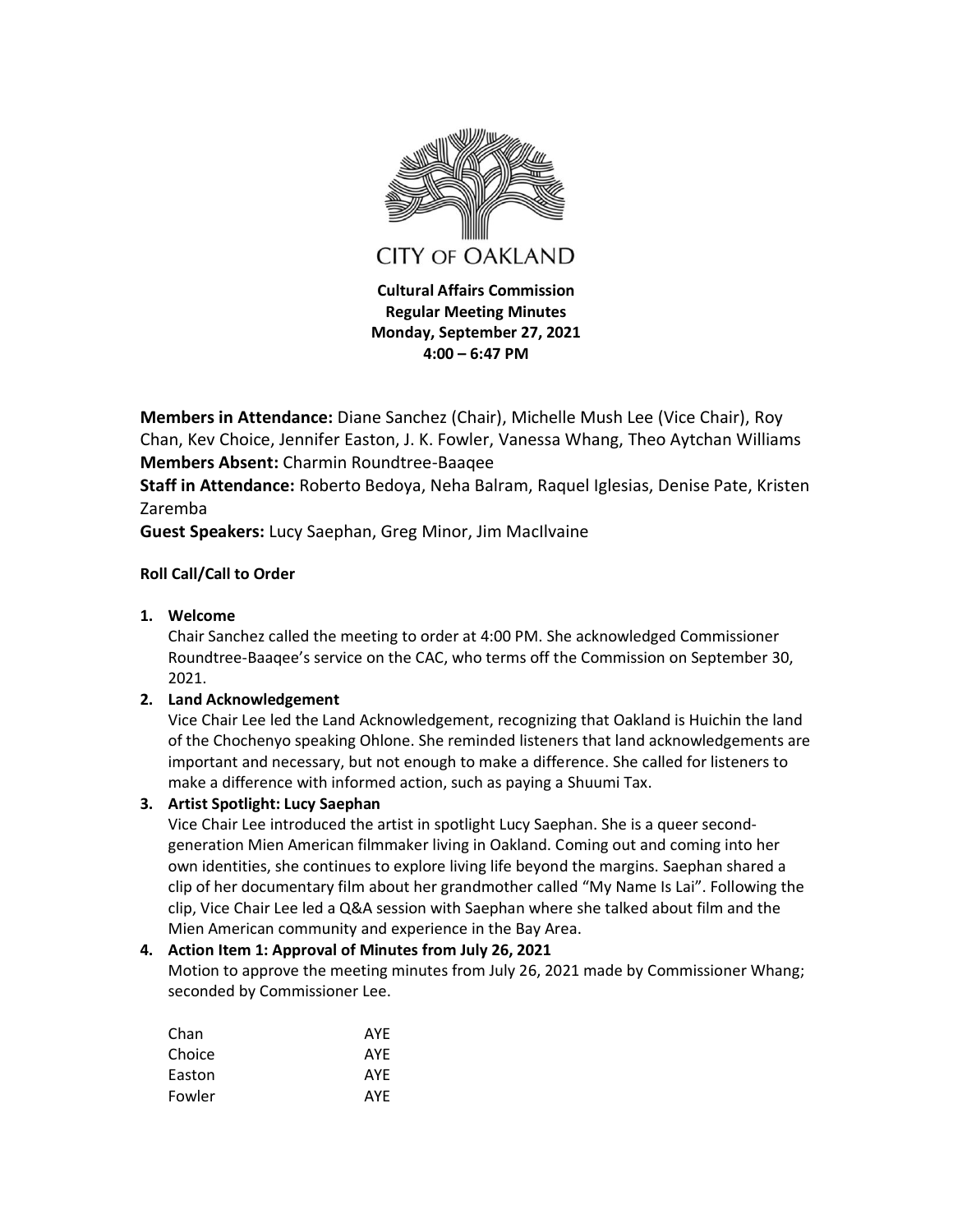| Lee      | AYE |
|----------|-----|
| Sanchez  | AYE |
| Whang    | AYE |
| Williams | AYE |

The motion passed.

**5. Action Item 2: Adopt a Resolution 21-09-01 Determining that Conducting In-Person Meetings of the Cultural Affairs Commission and its Committees would Present Imminent Risks to Attendees' Health, and Electing to Continue Conducting Meetings Using Teleconferencing in Accordance with California Government Code Section 54953(e), a Provision of AB-361**

Motion to adopt Resolution 21-09-01 made by Commissioner Sanchez; seconded by Commissioner Chan.

| Chan     | <b>AYE</b> |
|----------|------------|
| Choice   | Abstain    |
| Easton   | <b>AYE</b> |
| Fowler   | AYF        |
| Lee      | <b>AYF</b> |
| Sanchez  | <b>AYF</b> |
| Whang    | <b>AYE</b> |
| Williams | <b>AYE</b> |
|          |            |

The motion passed.

# **6. Public Comment**

No members of the public made a comment.

### **7. Commission Chair Update**

Chair Sanchez provided a brief update about a CAC ad hoc team's involvement in providing feedback to the Parks and Recreation Advisory Commission (PRAC) on an ordinance they are working on to amend Chapter 12.64 of the Oakland Municipal Code, which addresses the parameters of use for public space. The PRAC received the edits and will take them under consideration. They anticipate the ordinance to be heard by the Life Enrichment Committee sometime between the end of the year or early in 2022.

She reminded the Commissioners that there are three vacancies on the Commission. The goal is to interview candidates and submit at least two recommendations to the Mayor and City Council by the end of the year.

She noted that the Commission will have a chance to review the Racial Equity Assessment Report in advance of a larger discussion at the October Commission meeting.

# **8. Cultural Affairs Division Manager's Update**

Roberto Bedoya announced that Denise Pate, Cultural Funding Program Coordinator, will leave her position with the City of Oakland in October for a new job opportunity. Bedoya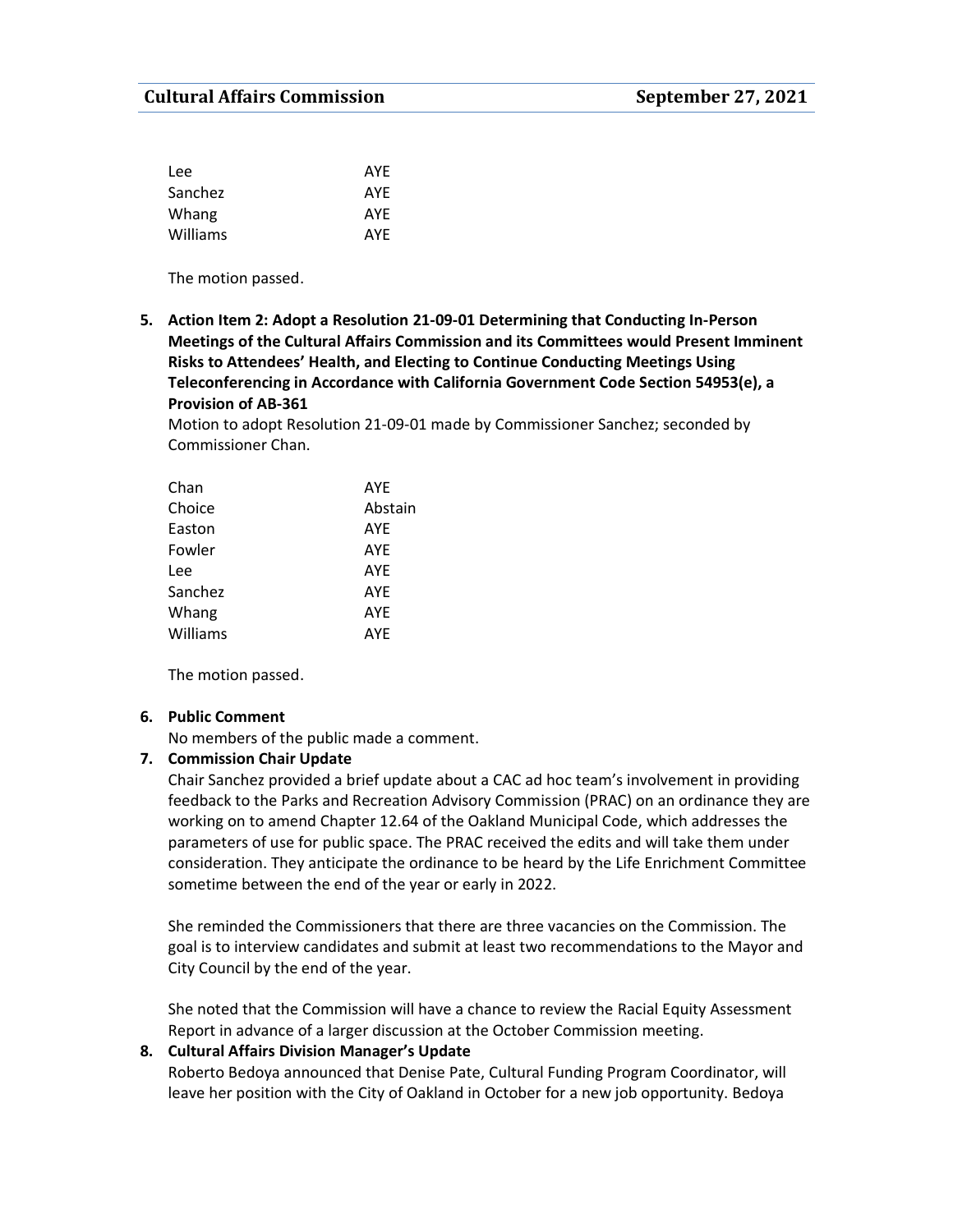acknowledged her grace, contributions to the cultural community, and the caliber of experience she brought to the position.

He noted that the latest round of Neighborhood Voices goes to City Council for approval in November. A new round of Neighborhood Voices that is focused on festival culture will launch in January 2022.

The Cultural Strategist-in-Government program launch has been delayed but he anticipates an announcement calling for applications to go out in November.

Finally, he noted that an announcement about A Just City Cultural Fund awardees will be shared with Commissioners next month.

## **9. Commissioner Discussion: Ad Hoc Teams FY21-22 Work Priorities**

The Cultural Affairs Commission will assess the cultural community's needs on an annual basis and determine the top priority areas they can address through work done outside of public meetings on unofficial Ad Hoc Teams. Priority areas and the methods used to address those priorities should be guided by the Work Plan presented to the Commission in January 2021, which utilizes the Cultural Plan, "Belonging in Oakland", as its North Star.

Chair Sanchez provided an overview of each of the priority areas listed below. The Commissioners had a chance to express their interest in working on any of priority areas and discuss possible activities and goals.

### Ad Hoc Team Priority Area Ideas for FY2021-22

1. Cultural Development in District 6 and District 7 – Commissioner Choice volunteered to chair this team

2. Impact of Arts and Culture in the Mayoral Election 2022 – Commissioners Fowler, Lee, and Williams

- 3. Building Cross-Departmental Relationships
- 4. Mid-Cycle City Budget Revise
- 5. City's General Plan Update Commissioners Easton, Whang, and Chan
- 6. Recognition of the Ohlone Commissioner Whang

# **10. Update: Special Activity Permits Division from Greg Minor, Assistant to the City Administrator**

Greg Minor noted that his team is looking for feedback on the draft One-Stop Shop Special Event Permit Application.

[https://www.surveymonkey.com/r/RWXN2YS?fbclid=IwAR0u3h3hj8nFi-](https://www.surveymonkey.com/r/RWXN2YS?fbclid=IwAR0u3h3hj8nFi-Of_UiNgXBUHwjVPZFnA0jAoEiFyqQVLAJCqsVOv08ake8)[Of\\_UiNgXBUHwjVPZFnA0jAoEiFyqQVLAJCqsVOv08ake8](https://www.surveymonkey.com/r/RWXN2YS?fbclid=IwAR0u3h3hj8nFi-Of_UiNgXBUHwjVPZFnA0jAoEiFyqQVLAJCqsVOv08ake8)

The Commissioners used this opportunity to ask questions about City of Oakland policies for permitted events, including police security requirements, other policy models, and improved webpage communications and information accessibility.

### **11. Open Forum**

No members of the public made a comment.